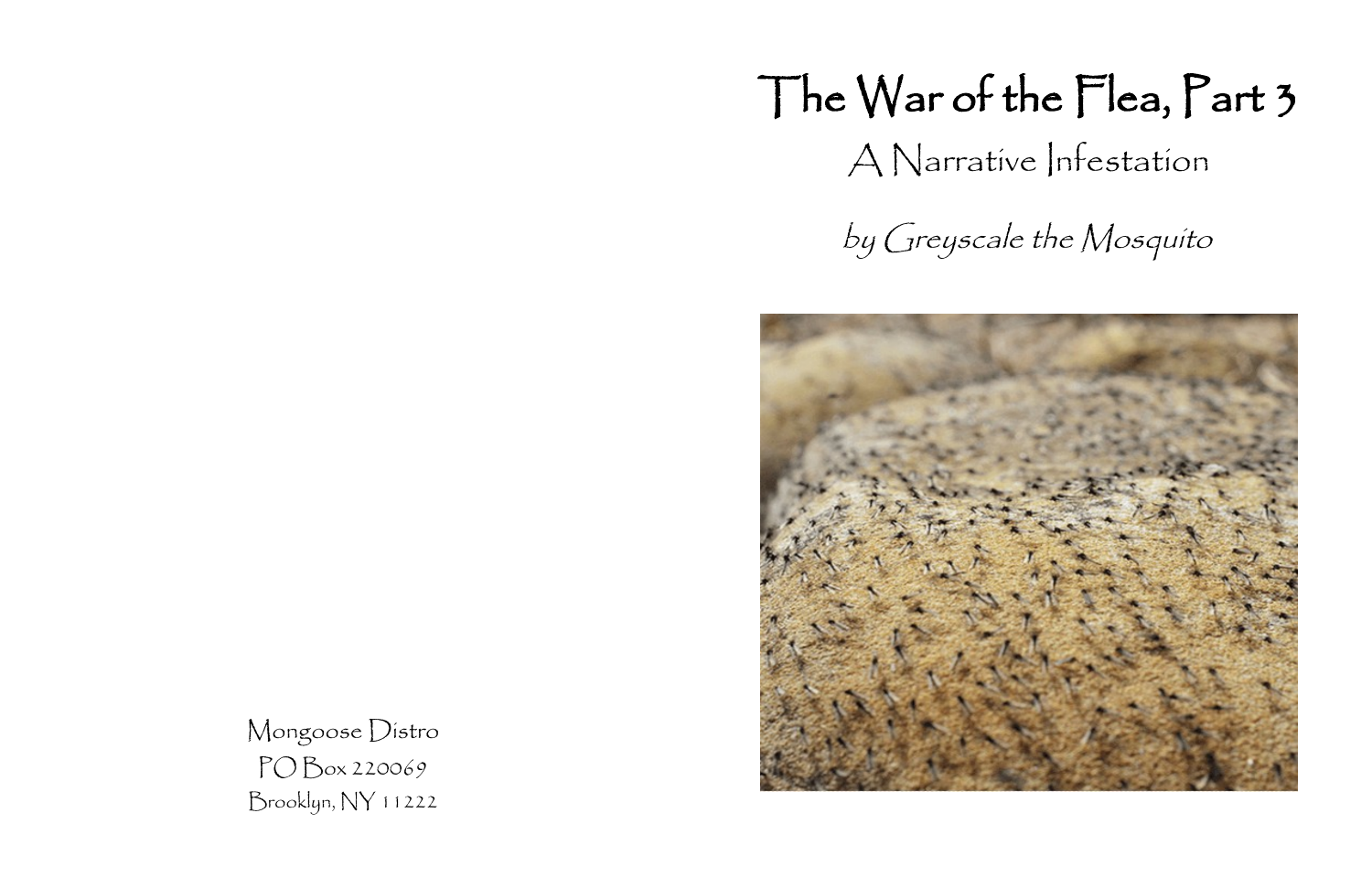referred to as state sponsored terrorists.

There are still those who tow the party-line for the state and would attempt to bait you in to some empty philosophical/political debate about such a stance. Be not drawn in to such a foolish, age old play. It will be used as means to push the state's false narrative. There will be no real debate, that is to say an honest exchange of ideas for the purpose of arriving at some truth. Instead, the state-actor will engage in a set of traps, hidden in their cyclical arguments, designed to befuddle and silence any dissenting opinions, while bolstering their false narratives.

There is more to be done. Time is short.

I am Greyscale the Mosquito & this is The War of the Flea in bite-sized pieces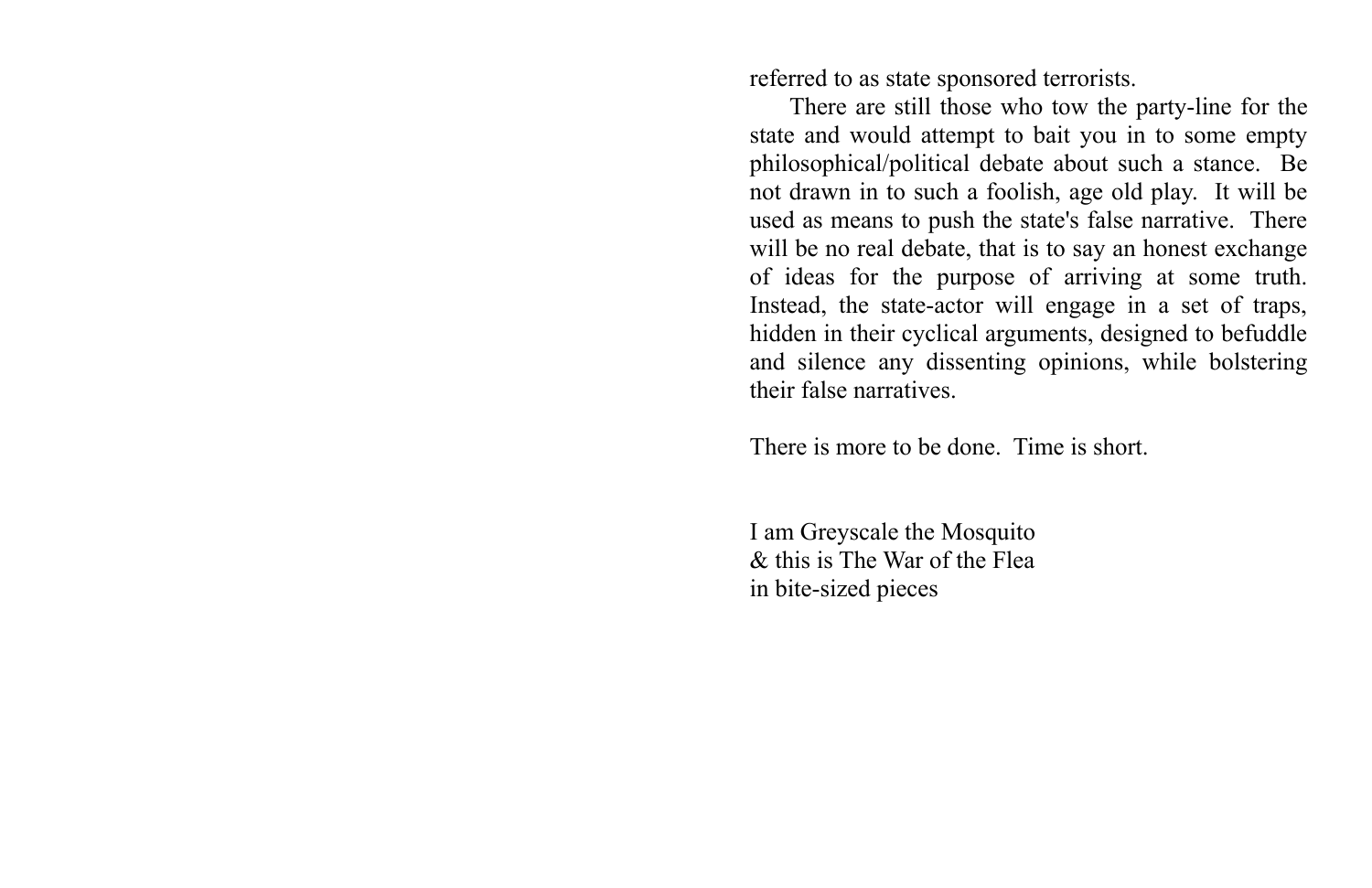We have seen the smash-and-grab "robberies" that are now a daily part of the news cycle, adding the recent train "robberies" on the west coast, a clear example of people no longer accepting the cronie-capitalism that has dominated western civilization since forever, for all to see. We have also seen the recent uptick in "ambushing police" with 13 foot soldiers shot in one day. This is what is happening, according to the news media which, left or right biased, is still nothing more than an apparatus of the state. So, the narrative being put forward is of paramount importance and so, along with the numerous other soft areas I've suggested as places for fleas to bite, the narrative being told must be addressed and rewritten to portray a more accurate truth. The smash-and-grab "robberies" would be a good place to start. After all, the state loves a "law & order" narrative to cover up its perpetual siphoning away of citizens' resources, and therefore ability, to challenge its dominion. To anyone who is paying any attention, the state has become the obvious problem. Certainly, within its own structure there is the internal conflict between the Nazi-right and Marxist-left, with the smattering of "moderates" who only want the machine to keep running. But, that is a non-issue and no more than a distraction from the real problem. The state, and

the law & order paradigm (which is the tool of the

and robbing citizens for far too long, while paying no price. The Sheriff of Nottingham is corrupt and must be dealt with. Everything you are told about this gang of blue miscreants is a flat out lie. They are not your friends. They are not here to help you. They are not good members of your community. They are not heroes of any kind. They are a militant gang of enforcers, beholden to nobody but themselves, and occasionally the nobles whose dirty work they do.

That being understood, the proper narrative should read as, "13 More Enemies of the Citizens Have Been Shot", or maybe "Oppressors Take Hit As Resistance Bares It's Teeth After Centuries Under the Boots and Clubs of Blue Bastards", or even "State Sponsored Terrorist Troops Dealt With by Freedom Fighters". The reason there is a rise in resistance is because once the veil has been lifted you cannot un-see the truth. The truth is that police are nothing more than a gang of terrorists who do the bidding of the state. They will take what they want from you, including your life, and they must be dealt because there is no time left. This is not "lawfulness" as the nobility would have you think, but the natural, well considered act of those who will no longer willfully consent to being oppressed. Praise goes to the resistance fighters. Condemnation goes to the blue soldiers of oppression. Police must always be